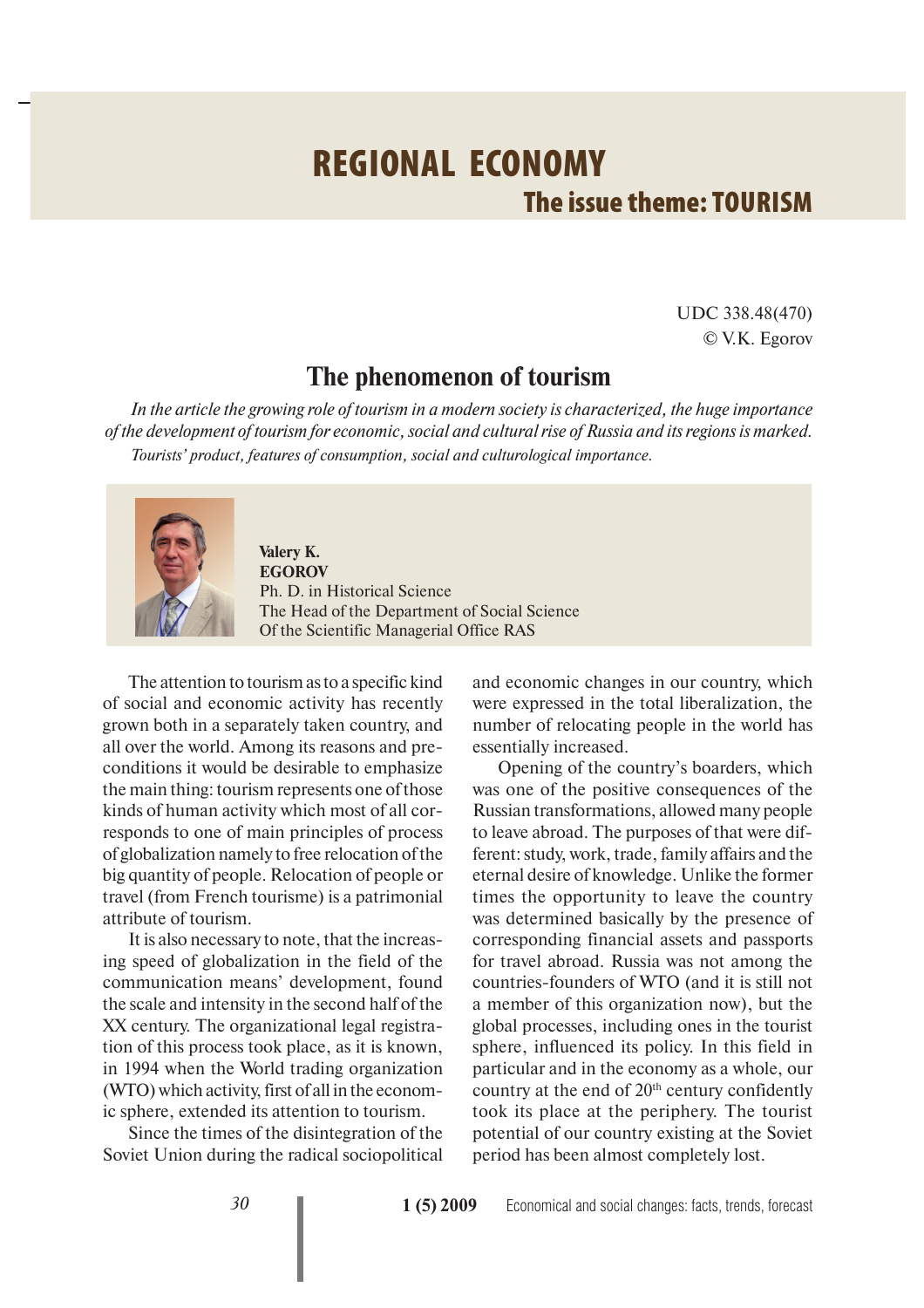The problem of the country's revival, its obtaining the status of the world power, getting back its steady and safe development of potential assumes the so-called "collecting of stones" not only in the sphere of economy. There is a vital question of moral, psychological and physical health of the nation, its consolidation on the basis of the traditional values, scientific studying of the features of the present condition both in the societies in general, and in separate branches of social activity in particular.

Among many branches, important and potentially productive for solving the mentioned above problems, tourism has taken its place. The experts from the Academy of tourism, created in Saint Petersburg in 1994, while analyzing a situation in this branch in the beginning of the 1990s, marked, that "tourism is one of the largest, highly remunerative and most dynamical branches of economic. The sphere of tourism includes about 6% of the world total national product (TNP), 7% of world investments, one of 16 workplaces, 11% of world consumer charges, 5% of all tax receipts". They regretfully admitted that Russia with its enormous tourist potential occupies a rather modest place in the tourist market, having less than 1% in a world tourist stream (The Works of the Academy of Tourism.  $-$  Vol. 1.  $-$  SPb., 1995).

The economic aspect of this problem of the tourism development in Russia still remains the most important but not the only one. There exists a very complex problem of the scientific studying resulting from the nature of this phenomenon. It appears at the first stage of generating the conceptual device, for example, at the stage of making a definition of tourism. It is known, that the frequent use of any concept can generate the illusion of its adequacy and total recognition. But it is also known, that any logic operations with the uncertain definitions are capable to result in false conclusions and forecasts. The outstanding philosopher and mathematician Rene Descartes stated: "Specify a word meaning, and you will relieve the mankind of half of its errors".

The Explanatory Dictionary of Russian by D.N. Ushakov defines the idea of tourism in the following way: "Tourism is a kind of sports or travel in which entertainments and rest incorporate to the general educational purposes". The other definitions of tourism in the Explanatory dictionary of Russian by S.I. Ozhegov and N.J. Shvedova, in the Big Explanatory Dictionary of Russian (1998) and in the New Dictionary of Foreign Words (2003) don't differ much from each other. The definition of UNESCO of 1954 states: "Tourism is the productive leisure influencing the strengthening of health, the physical development of a person, connected with the movement beyond the boundaries of a constant residence". The General Assembly of the World Trade Organization (WTO) has offered another variant: "Tourism is a kind of the productive leisure, representing the travels made with the purpose of getting acquainted with the other areas and the new countries, combined with the elements of sports".

There are a lot of definitions, and only the comparative analysis of their semantic contents allows choosing the most adequate one. Such definition of tourism is represented in the Federal law of the Russian Federation "About the bases of the tourists' activity in the Russian Federation" (October, 4, 1996): "Tourism means temporary departures (travels) of citizens of the Russian Federation, foreign citizens and persons without citizenship from a constant residence to some other places for cognitive, professional and business, sports, religious and other purposes without any paid activity in the country of the temporary stay". This almost initial definition would be completed after inserting a word "time" following the word "voluntary".

As the given definition concerns a separate person or a group of persons realizing their various needs with the help of travel, and as these definitions do not reflect the activity of establishments which make possible the realization of traveler's needs they should be considered revealing only one of the aspects of the phenomenon of tourism. For supporting the full legal correctness the law contains a lot of accompanying definitions, such as *tourist activity, tourism industry, a tourist product, promotion of a tourist product*. Even this brief list confirms the earlier stated thesis about the dual nature of tourism. On the one hand, it is the expense actions corresponding to individual aspirations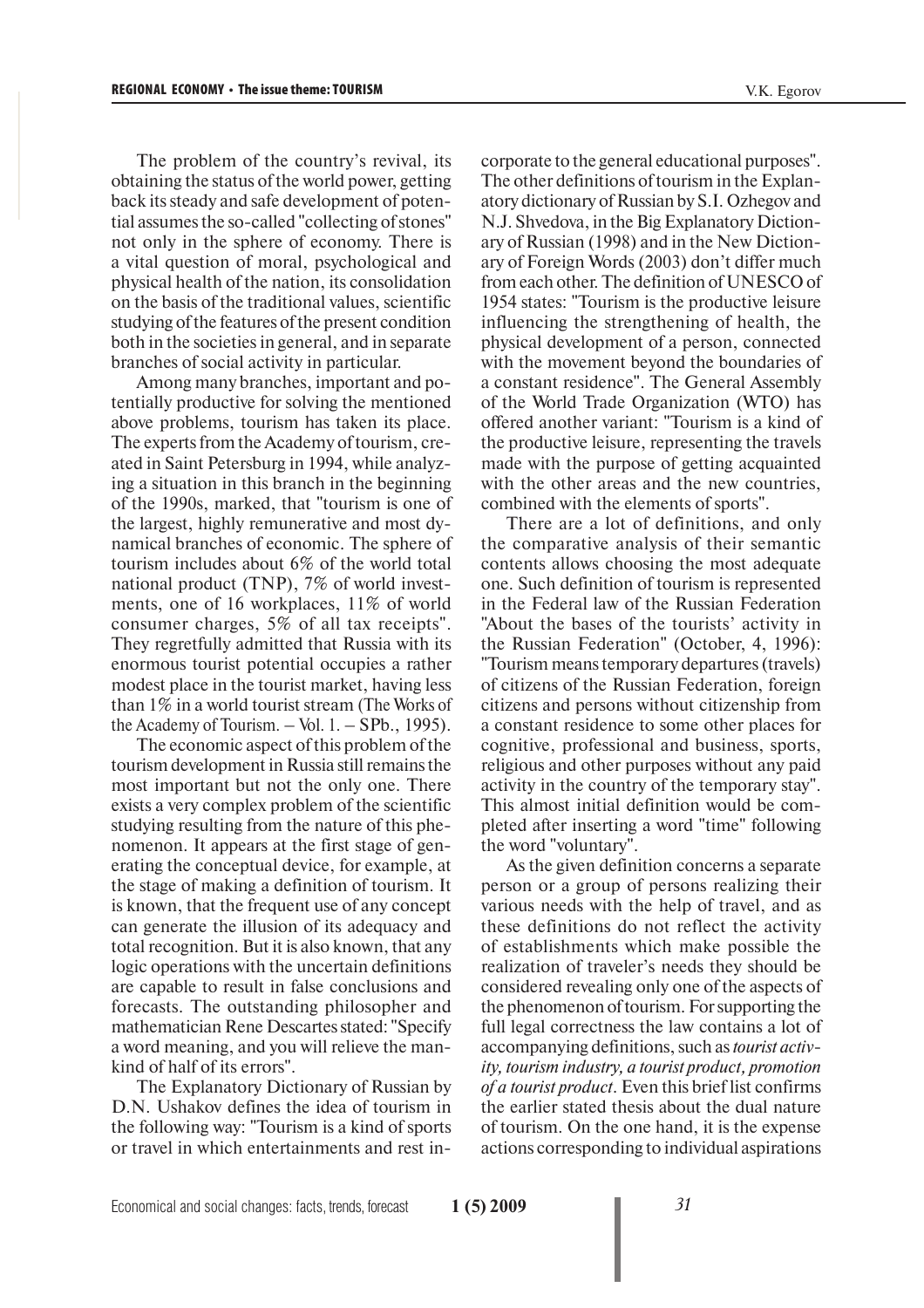and desires of the basic subject of the tourist attitudes as the tourist himself. On the other hand, it is the system-defined economically caused activity of the specialized industrial structures providing the tourist's actions.

Economic, legal and organizational aspects of tourism represent its basis upon which the set of other features which dynamically varies.

There exist two basic points of view on the origin of the considered phenomenon.

According to one of them, tourism originated from the first relocations of people, from travel. From the psychological point of view a determining attribute of tourism was the freedom to choose even if it was a slight choice. From this point of view it is necessary to recognize as tourist trips the ones with the educational purposes, for treatment and rest, for visiting sacred places known since the times of antiquity, and Middle Ages' pilgrimage.

The second point of view is based substantially on the attributes concerning the basic aspects, first of all expressed in legal and economic sense. It concerns the creation of legal conditions and economic preconditions as the guarantees of freedom to move, the occurrence of the advanced types of transport and the advanced transport infrastructure, the industry of services supporting traveling. As well as availability of capital in seeking to address such unprofitable business, as the journey. All conditions created finally the basis of opportunities for people relocation not determined by the aims of simple survival (for example, nomadism). In Europe such conditions fall at the periods after bourgeois revolutions.

Mentioning these two points of view, it is possible to believe that tourism arose in societies of the advanced level of material benefits' security allowing a person to satisfy the needs of higher a order. The need for self-cognition on the basis of comparison with the life conditions of other people, enrichment by the life experience, expansion of the knowledge of the world around became necessary for the realization of a person.

In Russia where for many centuries even the supreme class could not travel without the

permission and the control of the supreme authority, the occurrence of tourism took place later. The freedom to move was received by the representatives of this class only after the acceptance in 1762 by Peter of III the Manifest on nobiliary's liberation, according to which noblemen received *the right* to be free to go abroad, but to the requirement of the government should come back to Russia. Despite of the granted liberties, the free travel in 18th century in Russia didn't have mass character. The wars in Europe, on the Caucasus, in the Crimea, the extremely complex process of the development of the submitted territories, the serfdom in its most severe form, the inertia in the national psychology and many other things slowed down the process of free relocations both in Russia and abroad.

The second quarter of the 19<sup>th</sup> century was the period of the relative stability in Russia; the time of active relocations of Russians to Europe, to the East, to sacred places, to the south of Russia with its mineral waters and the sphere of services, recreation and health services which are directly related to the satisfaction of travelers' cognitive needs began to expand rapidly. Travels were made for both treatment and rest; they were the way of satisfaction of cognitive and spiritual needs. All that was not tourism in its contemporary understanding, but it contained all the attributes of the future tourist branch. The orientation on the cognitive, intellectual kind of tourism, coupled with the sports and healthcare which was kept in the prerevolutionary period, actively supported during the Soviet times and is emerging nowadays was laid at that very time. In the beginning of the 20th century the Russian scientist tour-guide *M.I. Greves* wrote: "The ambitions to travel are numerous, the achieved results of travel are great, the achieved pleasures are enormous, and they ascend up to the level of the strongest spiritual pleasures of life".

The modern Russian researchers of tourism, alongside with its high estimation as an economic category, consider it to be an extremely important phenomenon in the field of the national psychology and culture. In the